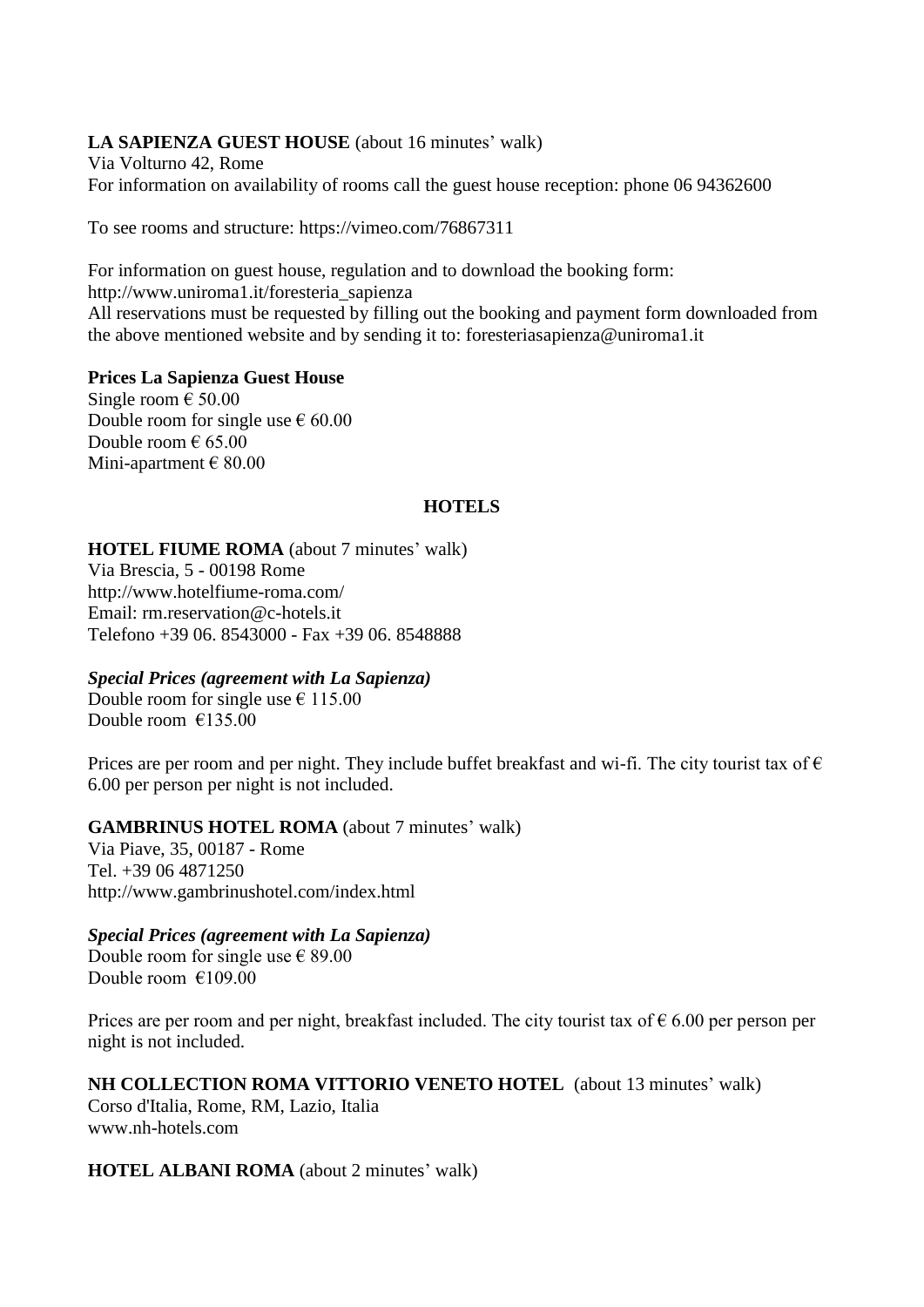Via Adda, 45 - 00198 Rome Tel: +39 06 84991 <http://www.albanihotels.com/>

**HOTEL AUGUSTUS** (about 6 minutes' walk) Via Piave, 61 - 00187 - Rome Tel. +39 06 42014911 <http://www.augustusrome.com/>

#### **HOTEL ERCOLI** (about 8 minutes' walk) Via Collina 48, Via Veneto, 00187 Rome

+39 064745454 <http://www.hotelercoli.com/>

#### **BED AND BREAKFAST**

## **MAURIZIO PRESTIGE**

Via Sicilia 153, 00187 Rome <http://www.maurizioprestige.it/> Tel. 06 8272034 327/8946731 335 8047415 Email:info@maurizioprestige.it

## **GIALEL B&B**

Via Romagna, 14, 00187 Rome [06 4281 4371](javascript:void(0)) <http://www.gialelbbroma.it/>

## **LA CASA DI MAURIZIO**

Via Sicilia, 153, Rome [339 188 2008](javascript:void(0)) http://www.lacasadimaurizio.it/

## **LUXURY ROOMS IN ROME**

Via Sicilia, 141, 00187 Rome [06 4201 3804](javascript:void(0))

# **HOME 77 - BED & BREAKFAST**

Via Nomentana, 77, 00161 Rome [06 6422 0692](javascript:void(0)) <http://www.home77.it/home77/>

# **VILLA BORGHESE GUEST HOUSE**

Via Tevere 15, Nomentano, 00198 Rome http://www.villaborgheseguesthouse.com/it/info-contatti/ Telefono: +39 06.8416316 info@villaborgheseguesthouse.com **VILLINI LUXURY ROOMS** Via dei Villini, 10 00163 - Rome Tel: +39 06 94518719 http://www.villiniluxuryrooms.it